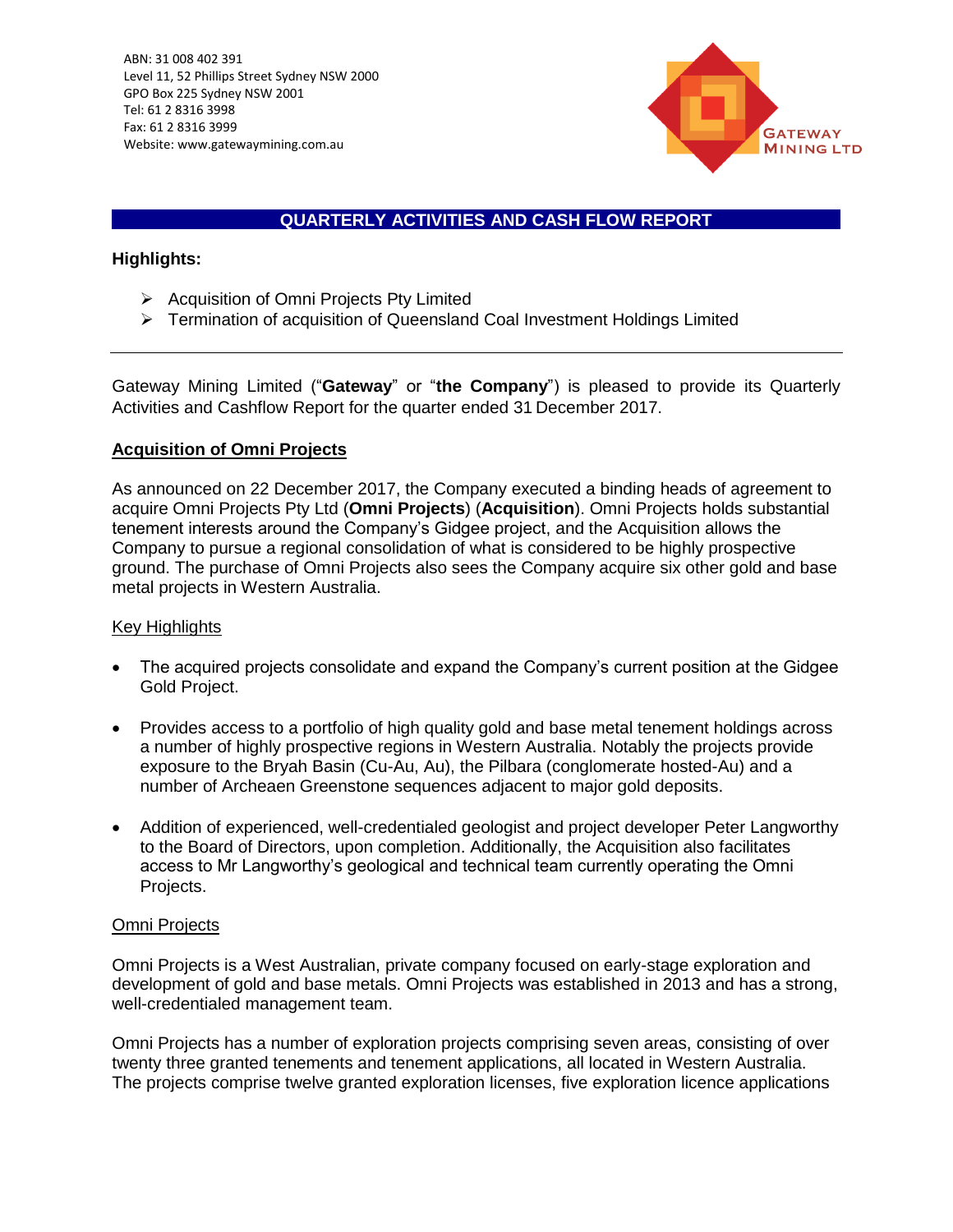$\mathcal{L}$ ABN: 31 008 402 391 Level 11, 52 Phillips Street Sydney NSW 2000 GPO Box 225 Sydney NSW 2001 Tel: 61 2 8316 3998 Fax: 61 2 8316 3999 Website: www.gatewaymining.com.au



and six prospecting licence applications that cover a total area of approximately 1,339  $\text{km}^2$ , should all of the licenses be granted. The projects include the:

- **Gidgee (South) Project:** the Gidgee Project covers the southern extension of the Gum Creek Greenstone Belt which now doubles Gateways' tenement holdings in the region and provides the platform for additional consolidation of the area.
- **Bryah Basin Project:** this project provides high-quality exposure to gold and copper-gold mineralisation (VHMS) in one of Australia's preeminent exploration and mining districts. The area is host to a series of significant deposits including the world-class DeGrussa coppergold deposit (Sandfire), the high-grade Monty copper-gold deposit (Sandfire and Talisman) and the Fortnum gold deposit (Westgold).
- **Sylvania Project:** located on the southern margin of the Pilbara Craton, the project has demonstrated outcrops of gold prospective conglomerate interpreted to be part of the Hardy Formation or equivalent.
- **Edjudina Project:** the Edjudina Project is located within the highly endowed Laverton Tectonic Zone and is immediately along strike of the 300koz Fortitude Gold Deposit (Matsa). The project covers 30km of a greenstone sequence associated with a major fault system. Previous exploration has defined a series of high priority targets ready for follow-up evaluation.

### Terms of the Acquisition

Under the heads of agreement, the Company has agreed to purchase all of the issued capital in Omni Projects from its sole shareholder, Omni GeoX Pty Ltd (**Omni GeoX**), on the following terms and conditions: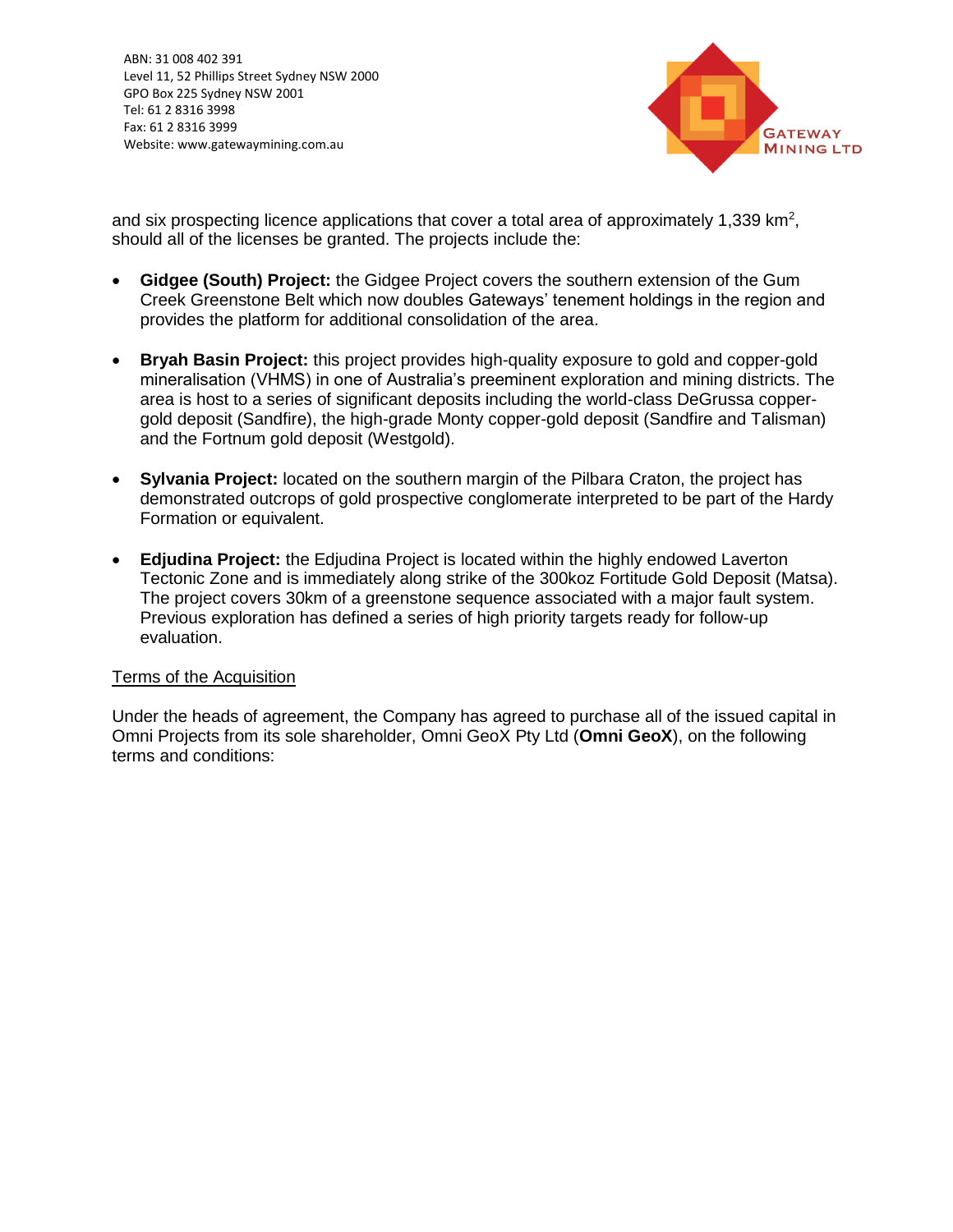$\mathcal{L}$ ABN: 31 008 402 391 Level 11, 52 Phillips Street Sydney NSW 2000 GPO Box 225 Sydney NSW 2001 Tel: 61 2 8316 3998 Fax: 61 2 8316 3999 Website: www.gatewaymining.com.au



- (a) the Company will issue to Omni GeoX, as consideration for the Acquisition, A\$1.5 million in fully paid ordinary shares in the Company at \$0.012 per share;
- (b) the Company may conduct all such due diligence in relation to the projects that it requires, within 90 days of the heads of agreement, and such due diligence must prove satisfactory to the Company; and
- (c) the acquisition will be subject to the following conditions precedent which must be satisfied prior to completion:
	- (i) the execution of a formal, binding, sale and purchase agreement for the Acquisition;
	- (ii) each party must obtain all such approvals and consents as may be necessary to give effect to the Acquisition, including shareholder approval; and
	- (iii) the Company conducting a capital raising via rights issue to achieve up to A\$3,500,000,

and the parties have agreed to use their best endeavours to ensure that these conditions precedent are met by 31 March 2018 (**End Date**).

#### Capital Raising

As part of the Acquisition, the Company will conduct a capital raising of A\$3,500,000 based on an issue price of \$0.012 per share (**Capital Raising**). This will be done via a rights issue. No party will acquire control of, or voting power of, 20% or more in the entity as a result of the Acquisition or the Capital Raising.

#### Disclosure documents

The Company is nearing completion of a prospectus in relation to the Capital Raising and expects to lodge it with the Australian Securities and Investments Commission ("**ASIC**") in the coming weeks. The document will also be simultaneously lodged with the ASX.

Additionally, following ASX approval of the Acquisition the Company will announce and send a Notice of Meeting of the Company's 2017 Annual General Meeting, which will include shareholder approval of the issue of shares to Omni GeoX as consideration for the Acquisition. The Company anticipates this will occur in the next week.

For full details of the Acquisition, please refer to the Company's announcement of 22 December 2017.